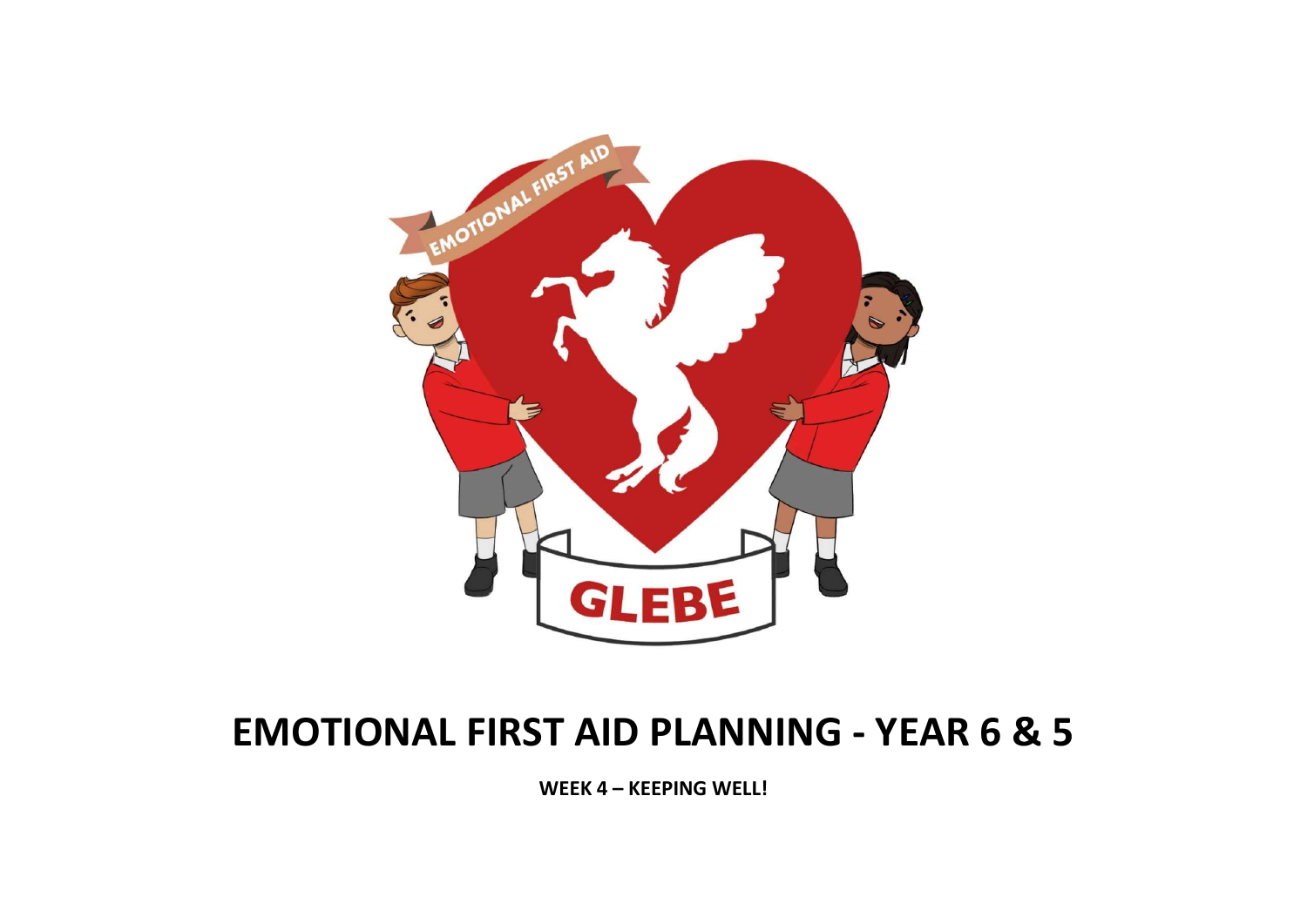| <b>ACTIVITY</b>                        | Lesson plan                                                                                                                                                                                                                                                                                                                                                                                                                                                                                                                                                                                                                                                                   |                                                                                                                                                                    |
|----------------------------------------|-------------------------------------------------------------------------------------------------------------------------------------------------------------------------------------------------------------------------------------------------------------------------------------------------------------------------------------------------------------------------------------------------------------------------------------------------------------------------------------------------------------------------------------------------------------------------------------------------------------------------------------------------------------------------------|--------------------------------------------------------------------------------------------------------------------------------------------------------------------|
|                                        |                                                                                                                                                                                                                                                                                                                                                                                                                                                                                                                                                                                                                                                                               | <b>REFERENCE</b>                                                                                                                                                   |
| <b>Goal Setting</b>                    | Wheel of fortune<br>1. Get the children to draw a wheel and divide into segments. On each<br>segments the children write important categories in their lives. Family,<br>friends, school, hobbies<br>2. The children put a goal in each category they wish to accomplish - see<br>the worksheet prompt for examples<br>3. Get the children to think about the steps they will take to achieve<br>these goals and what obstacles they may encounter along the way.<br>What will they do to overcome them?<br>4. Colour and decorate the wheel                                                                                                                                  | Emotional First aid folder - Wheel of fortune                                                                                                                      |
| <b>Dream Big!</b>                      | Asking children questions about what they would like to accomplish is a standard component of<br>the goal-setting process.<br>However, you can get creative and make the process more enjoyable with fun questions like:<br>What would you do if you won the the FA cup, Singing competition, Olympics?<br>$\bullet$<br>What is your biggest dream?<br>$\bullet$<br>If you had a superpower, how would you use it?<br>$\bullet$<br>If you found a genie and could ask for three wishes, what would you wish for?<br>$\bullet$<br>Some of these questions may prompt unrealistic answers from the children, but you can help                                                   | https://biglifejournal.com/blogs/blog/5-fun-goal-<br>setting-activities-children                                                                                   |
| Interest maps                          | Children can learn a lot about themselves by paying attention to their interests. Do they like art<br>or science or writing or sports? Write down all their favourite interests. Next, see if they can find<br>patterns in the things they enjoy doing. Do they enjoy working with people? Animals? By<br>themselves? Check out our example of an interest map to get some ideas. Once they see their                                                                                                                                                                                                                                                                         | Emotional first aid- Interest maps<br>Idea of presentation of an interest map.                                                                                     |
| <b>STOPP -</b><br>Calming<br>technique | <b>STOPP</b> can be used as a calming technique as soon you notice a negative<br>thought creeping in, when you feel a strong emotion and your body starts to<br>react to the situation.<br>S - Stop! You have shifted your focus of attention away from whatever was<br>upsetting you. This helps you step back from your thoughts. etc<br>T - Take a slow deep breath! Breathing a little deeper and slower will calm<br>down and reduce the physical reaction of emotion/adrenaline your body is<br>feeling. Focusing on your breathing means you are not so focused on our<br>thoughts and feelings so that our minds can start to clear and we think less<br>emotionally. | This is a child friendly version of basic CBT.<br>Emotional first aid - STOPP script (More detailed<br>version)<br>Emotional first aid - STOPPCards - mini prompts |
|                                        |                                                                                                                                                                                                                                                                                                                                                                                                                                                                                                                                                                                                                                                                               | them tweak them to be more achievable.<br>interests mapped out, they can create goals.                                                                             |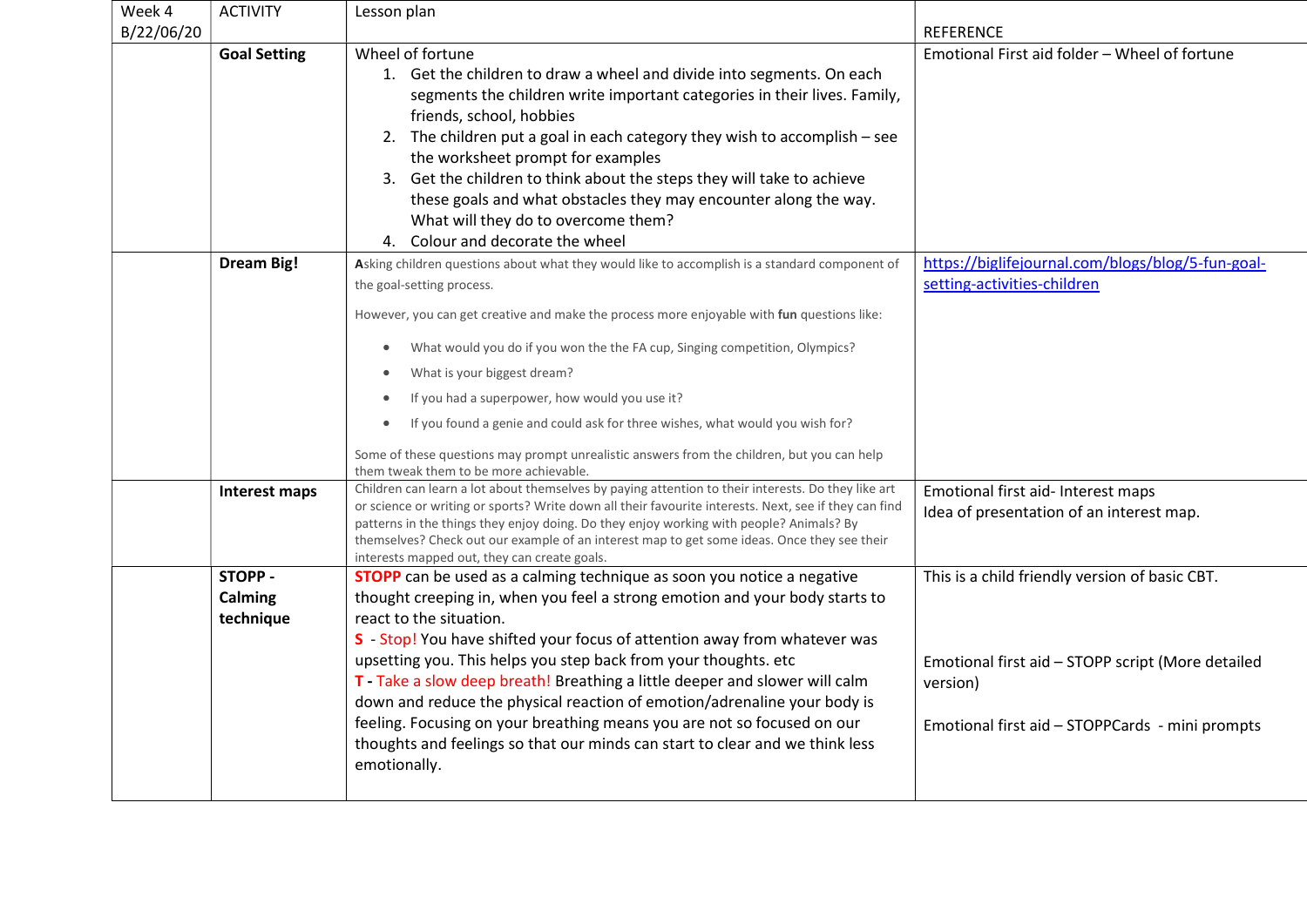|                                                                     | O-observe the situation. We can notice the thoughts going through our minds,<br>we can notice what we feel in our body and we can notice the urge to react in<br>an impulsive way. We can start to notice that we may react in the same<br>negative ways. Noticing, helps us to cool those thoughts and feelings and then<br>reduce their power and control.<br>$P$ – Pull back – when we step back from a situation and start to see the bigger<br>picture, it changes our thoughts. Ask yourself - what is the bigger picture?<br>What will someone else say about this - What advice would I give a friend? Is<br>this thought fact or opinion? How important is this really right now? What<br>would a helicopter view be?<br>P - Practise what works and proceed. Use this STOPP technique next time you<br>feel angry, upset, nervous and see if it works for you! | https://www.getselfhelp.co.uk/stopp.htm#HOW_TO<br><b>USE STOPP</b>                                                                                |
|---------------------------------------------------------------------|--------------------------------------------------------------------------------------------------------------------------------------------------------------------------------------------------------------------------------------------------------------------------------------------------------------------------------------------------------------------------------------------------------------------------------------------------------------------------------------------------------------------------------------------------------------------------------------------------------------------------------------------------------------------------------------------------------------------------------------------------------------------------------------------------------------------------------------------------------------------------|---------------------------------------------------------------------------------------------------------------------------------------------------|
| <b>THUNKS-</b><br><b>Unusual</b><br>questions to<br>make you think. | These questions are all based on $THUNKS$ by Ian Gilbert - a thunk being "a<br>beguiling question about everyday things that stops you in your tracks and<br>helps you to look at the world in a whole new light."<br>There are no right or wrong answers, simply well-thought out answers but by<br>all means challenge the answers with an opposing view $-$ a "but what if"<br>type of question to encourage further discussion.                                                                                                                                                                                                                                                                                                                                                                                                                                      | Emotional first aid folder - Thunk Powerpoint                                                                                                     |
| <b>Wonderful Me!</b>                                                | My happiness activity.<br>Focus on what is important in the child's world. Children start to take charge of<br>their own happiness and find ways to have a positive effect of their own<br>feelings. Use the check list as a discussion point on how to look after your<br>Mental Well-being.                                                                                                                                                                                                                                                                                                                                                                                                                                                                                                                                                                            | Emotional First aid folder - Self care check list<br>https://kidshelpphone.ca/get-info/letters-of-support-<br>from-kids-like-you-during-covid-19/ |
| <b>Learning</b><br>something new                                    | Worksheet to look at activities the children are already doing and to think<br>about the advantages of learning new ones.                                                                                                                                                                                                                                                                                                                                                                                                                                                                                                                                                                                                                                                                                                                                                | Emotional first aid - Learning something new                                                                                                      |
| <b>Learning new</b><br>things<br>Origami                            | How a go at some origami.<br>This is an 'easy' (?) instruction video for a humming bird. But have a look for<br>something the children may be more interested in.                                                                                                                                                                                                                                                                                                                                                                                                                                                                                                                                                                                                                                                                                                        | https://www.youtube.com/watch?v=gn2iLmwvZPk<br>How to make a hummingbird - no voice instructions                                                  |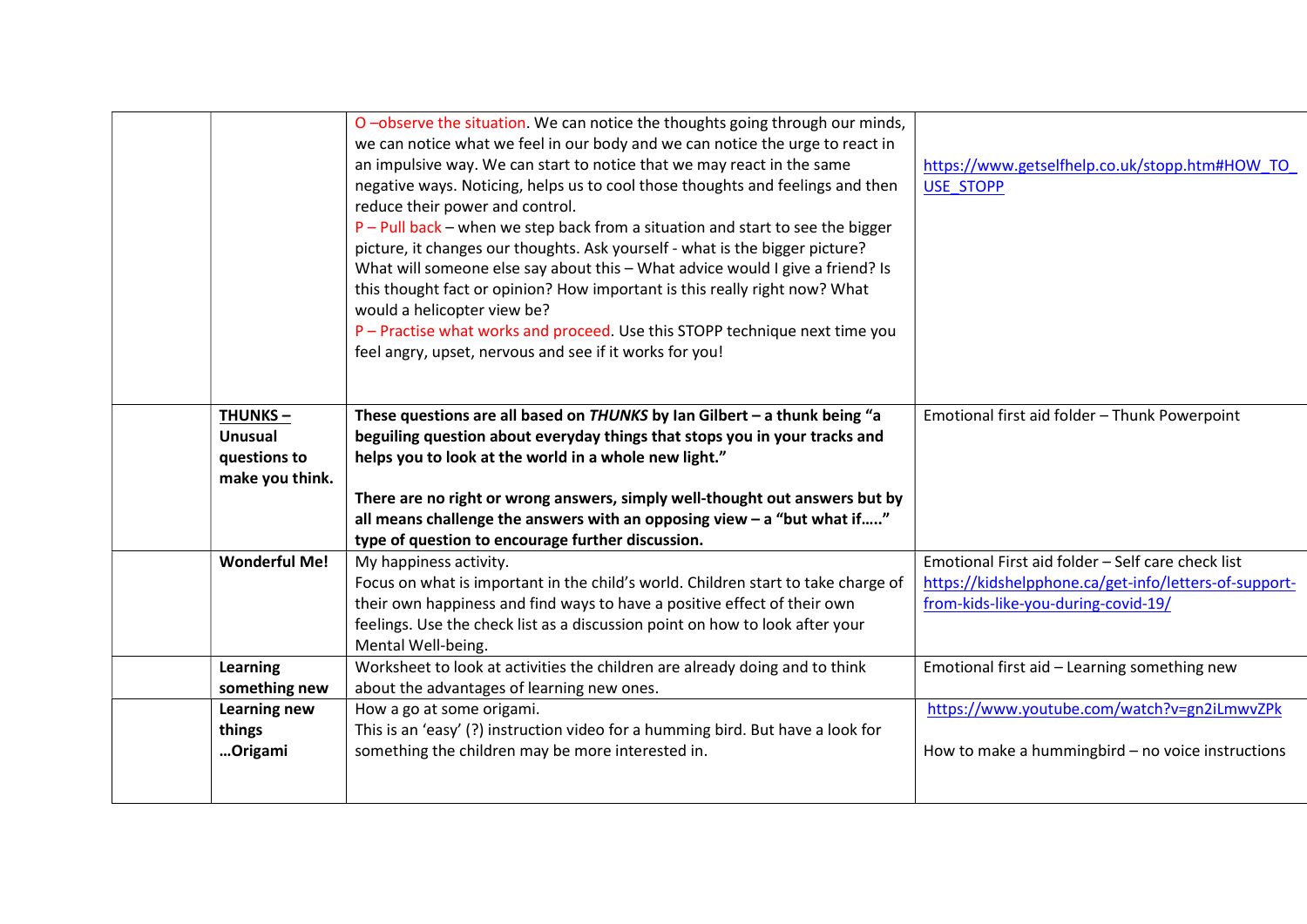| Sign language<br>Every day<br>greetings and<br>meal time signs | Use these youtube clips to learn some basic signs                                                                                                                                                                                                                                                                                                                                                                                                                                                                                                                                                                                                                                                                                                                                                                                                                                                                                                                                                                                                                      | https://www/youtube.com/watch?v=se4kobRFSgg<br>Everyday greetings<br>https://www/youtube.com/watch?v=nAcCLo7gdeE |
|----------------------------------------------------------------|------------------------------------------------------------------------------------------------------------------------------------------------------------------------------------------------------------------------------------------------------------------------------------------------------------------------------------------------------------------------------------------------------------------------------------------------------------------------------------------------------------------------------------------------------------------------------------------------------------------------------------------------------------------------------------------------------------------------------------------------------------------------------------------------------------------------------------------------------------------------------------------------------------------------------------------------------------------------------------------------------------------------------------------------------------------------|------------------------------------------------------------------------------------------------------------------|
| <b>Dental hygiene</b>                                          | Looking after your teeth - an important part of self-care!<br>Plan a sugar swap poster with this template for ideas.                                                                                                                                                                                                                                                                                                                                                                                                                                                                                                                                                                                                                                                                                                                                                                                                                                                                                                                                                   | Emotional first aid folder - Sugar swap poster                                                                   |
|                                                                | Sugar swap - Create a comic strip to encourage healthy swaps from unhealthy<br>choices to good ones.                                                                                                                                                                                                                                                                                                                                                                                                                                                                                                                                                                                                                                                                                                                                                                                                                                                                                                                                                                   | Emotional first aid folder - Sugar swap poster                                                                   |
| $Sleep - the$<br>powerpoint<br>presentation<br>from gov.uk     | A Full lesson plan to explore the benefits of good quality sleep and how we get<br>good quality sleep.                                                                                                                                                                                                                                                                                                                                                                                                                                                                                                                                                                                                                                                                                                                                                                                                                                                                                                                                                                 | Emotional first aid folder - sleep power point                                                                   |
| Top tips for<br>getting a good<br>night sleep.                 | You tube video - 3:43 from Nuffield Health about how to organise a good sleep<br>routine.                                                                                                                                                                                                                                                                                                                                                                                                                                                                                                                                                                                                                                                                                                                                                                                                                                                                                                                                                                              | https://www.youtube.com/watch?v=RDGv1XGSHiE                                                                      |
| <b>Best Evening</b><br>routine recipe                          | Poster suggesting good routines at bed time. Children could think about<br>making their own version.                                                                                                                                                                                                                                                                                                                                                                                                                                                                                                                                                                                                                                                                                                                                                                                                                                                                                                                                                                   | Emotional first aid folder - Best evening routine                                                                |
| <b>Mindfulness</b><br><b>Activities</b>                        | <b>Waiting Game</b><br>Purpose - mindfulness of sounds and surroundings, impulse control, focus and calm.<br>A good practice to help children with waiting.<br>We wait in line at the supermarkets, shops now and to come into school. Ask the children how waiting makes them feel. Explain to them<br>how easy it is to become worried when waiting but we can focus on our surroundings to calm down and perhaps make those moments<br>more enjoyable.<br>You can train mindful waiting and this is good to use next time.<br>Begin the exercise by sitting down or standing still. Tell the children to pick something pleasant to look at. Tell them to hold their focus<br>on the object. They don't have to strain their eyes, instead try and find a soft gaze. Ask them to be curious about the object and to<br>inspect all the details. Ask if they notice any thoughts, maybe they think it's not working or they are bored! Tell them that is ok, that is<br>exactly how it feels when waiting! Notice being distracted is exactly what being mindful is. |                                                                                                                  |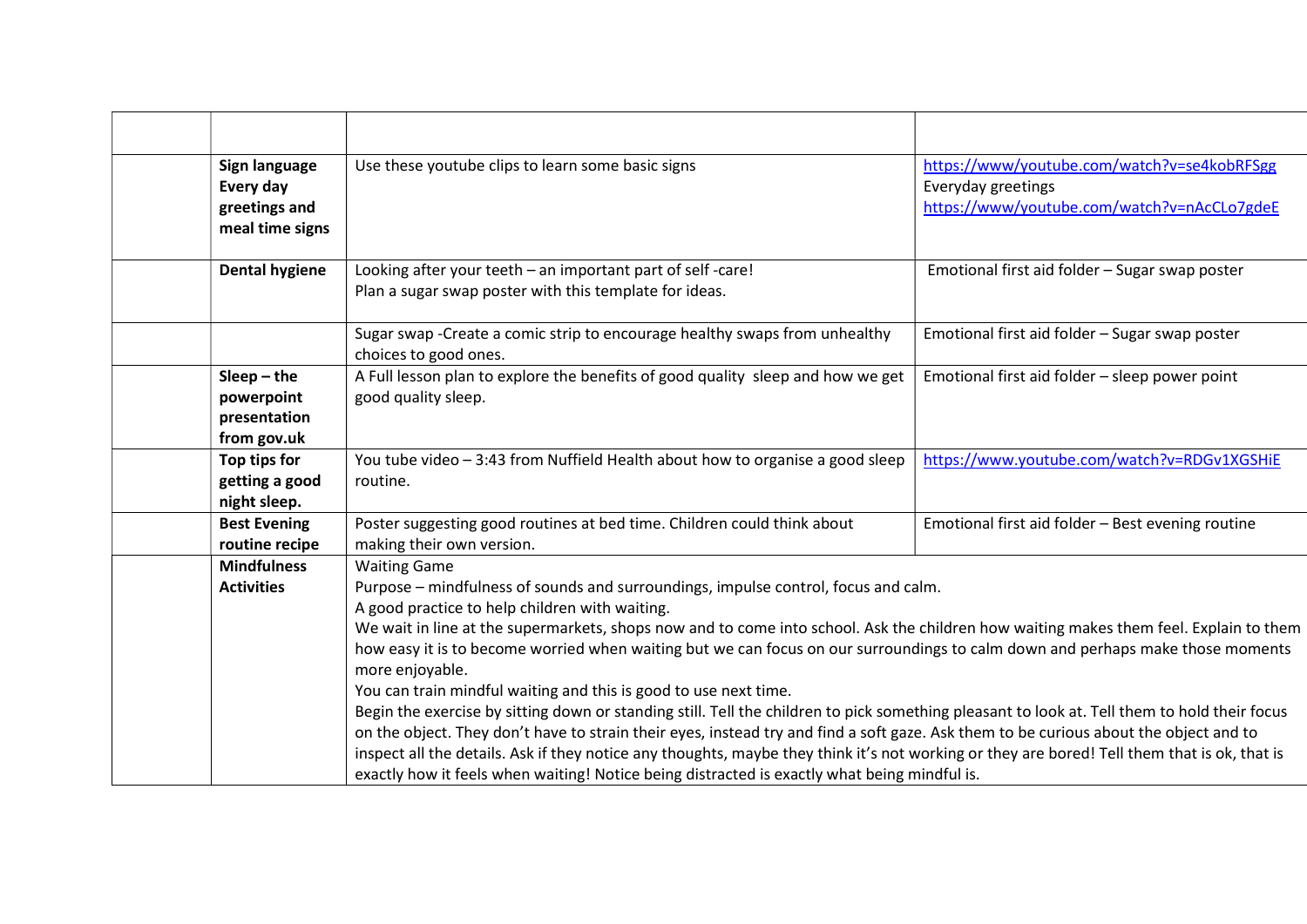| Tell them that when thoughts come it's ok. They can let them be and focus on the object again. Let them focus on the object for a<br>minute and congratulate them on a good job!<br>Ask the children how it felt. Did time go slow or fast when they focussed on the object. Did they notice thoughts or emotions? Do they<br>think this could work for them in the future? Tell them that they could try it out when they are waiting the next time.                                                                                                                                                                                                                                                                                                                                                                                                                                                                                                                                                                                                                                                                                                                            |
|----------------------------------------------------------------------------------------------------------------------------------------------------------------------------------------------------------------------------------------------------------------------------------------------------------------------------------------------------------------------------------------------------------------------------------------------------------------------------------------------------------------------------------------------------------------------------------------------------------------------------------------------------------------------------------------------------------------------------------------------------------------------------------------------------------------------------------------------------------------------------------------------------------------------------------------------------------------------------------------------------------------------------------------------------------------------------------------------------------------------------------------------------------------------------------|
|                                                                                                                                                                                                                                                                                                                                                                                                                                                                                                                                                                                                                                                                                                                                                                                                                                                                                                                                                                                                                                                                                                                                                                                  |
| <b>Mindful activities</b>                                                                                                                                                                                                                                                                                                                                                                                                                                                                                                                                                                                                                                                                                                                                                                                                                                                                                                                                                                                                                                                                                                                                                        |
| 1. Find your breath-take three slow, mindful breaths right now. Feel each breath from start to finish. Take it slow and put all of your curiosity into it.<br>Can you feel your breath at your nose, tummy or chest? Feel your chest go up and down. Feel your chest expand and contract. Can you feel your<br>breath at the tip of your nose? How did this exercise make you feel?<br>1. Put your hands on your tummy and count every time your chest goes up and when it goes down. Like this  Tummy goes up - one. Tummy goes<br>down - two. Ans so on, all the way to ten. See how paying attention to your breath makes you feel? How do you feel afterwards? When your angry or<br>sad, take 10 mindful breaths and see if it makes a difference.<br>2. Fill an idea pageWhat are the best way for you to calm down and relax? Maybe yoga. Perhaps drawing? Write your ideas down on this 'coping'jar.<br>When difficult emotions become too much to handle, remember your 'coping jar'.                                                                                                                                                                                   |
| Mindful activity end of session                                                                                                                                                                                                                                                                                                                                                                                                                                                                                                                                                                                                                                                                                                                                                                                                                                                                                                                                                                                                                                                                                                                                                  |
| 1. Think a happy memory - close your eyes and remember a time when you felt happy. Maybe someone was kind to you. Perhaps you got a smile from<br>a friend or your pet was happy to see you. Remember a wonderful moment like that. Simply close your eyes and bring it into your mind. What did you<br>see and hear? Did you laugh or smile? Who was there? Notice how you feel when you remember the memory?<br>2. Send kind thoughts - Close your eyes and bring someone you really like to mind. Imagine them smiling at you. Say to them 'May you be healthy and<br>strong' May you be Happy, May you be peaceful. Notice how your mind and heart feel when you do this. Notice how your body feels. Now try a self<br>hug and send kind thoughts to yourself and say 'May I be healthy and strong. May I be happy. May I be peaceful. How does this make you feel?<br>3. As you leave think of the things you feel positive about or are grateful for. Things like a friend who makes you happy, your family, a pet, the warm sun<br>on your face and your favourite food. Spend a minute or two thinking of the things you are thankful for. How does this make you feel? |
| <b>Exploring how different emotions feel</b>                                                                                                                                                                                                                                                                                                                                                                                                                                                                                                                                                                                                                                                                                                                                                                                                                                                                                                                                                                                                                                                                                                                                     |
| See how it feels inside when you slowly hear these words and spend at least 10 seconds with each word: Happy. Sad, Excited, Mad, Stressed, Bored, Loving,<br>Anxious, Worried, Scared, Jealous, Quiet, Silly, Peaceful. Can you feel the difference?                                                                                                                                                                                                                                                                                                                                                                                                                                                                                                                                                                                                                                                                                                                                                                                                                                                                                                                             |
| Recognise at least one strong emotion today<br>It might be anger, joy, excitement. See if you can feel your emotion in your body. Can you feel butterflies in your stomach when you are nervous or excited<br>maybe coming back to school today? How does your face feel when you are happy? When you are upset how does you tummy feel and how do your muscles<br>feel? How does your body feel when you are angry?                                                                                                                                                                                                                                                                                                                                                                                                                                                                                                                                                                                                                                                                                                                                                             |